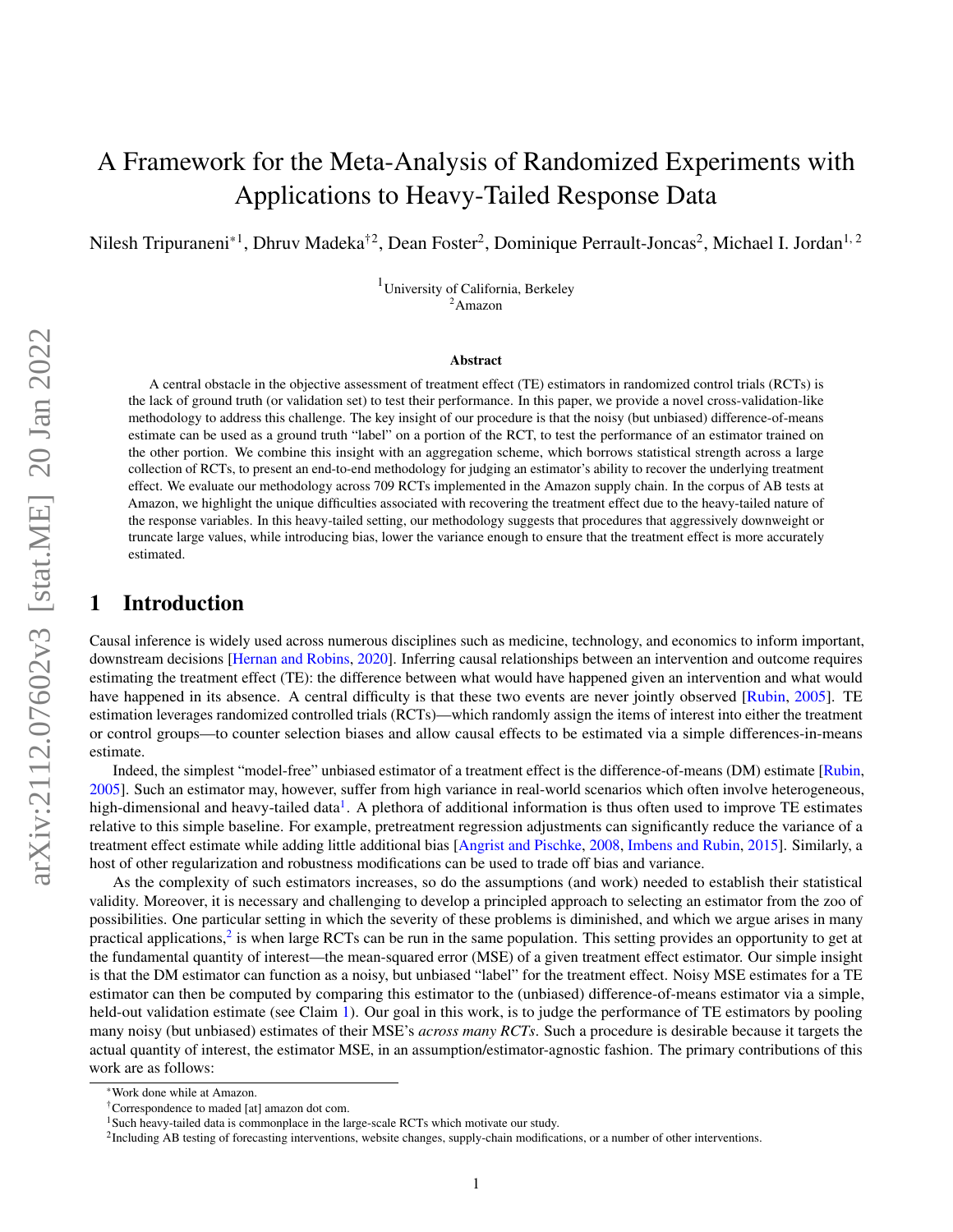- We process a corpus of 709 AB tests (arising from genuine RCTs) implemented at Amazon across several years and we highlight the heavy-tailed nature of the response and covariate variables. The unique challenges associated with heavy-tailed estimation require careful navigation of the bias-variance tradeoff which motivates the development of an objective selection procedure for TE estimation.
- We present a selection scheme which borrows statistical strength across the corpus of AB tests in order to judge the relative performance of several commonly used TE estimators.
- We use this framework to argue that in the presence of heavy-tailed data—as often arise in large-scale technology and logistics applications—aggressive downweighting and truncation procedures are needed to control variance.

### 1.1 Related Work

The literature on causal inference and treatment effect estimation is vast and a comprehensive review is beyond the scope of this paper. [Hernan and Robins](#page-8-0) [\[2020\]](#page-8-0), [Imbens and Rubin](#page-8-3) [\[2015\]](#page-8-3), [Angrist and Pischke](#page-8-2) [\[2008\]](#page-8-2), [Hadad](#page-8-4) [\[2020\]](#page-8-4) and [Wager](#page-8-5) [\[2020\]](#page-8-5) provide modern perspectives on both the theory and practice of treatment effect estimation. Cross-validation (CV) also has been (and remains) a major subject of statistical inquiry as it is amongst the most widely used tools to assess the quality of an estimator and perform model selection [Bayle et al.](#page-8-6) [\[2020\]](#page-8-6), [Lei](#page-8-7) [\[2020\]](#page-8-7), [Stone](#page-8-8) [\[1974\]](#page-8-8), [Geisser](#page-8-9) [\[1975\]](#page-8-9).

Relatively little work has been done in the intersection of these two domains. Part of the difficulty stems from the fact the standard procedure of CV breaks down for treatment effect estimation since the true treatment effect is never observed in data. [Athey and Imbens](#page-8-10) [\[2016\]](#page-8-10) and [Powers et al.](#page-8-11) [\[2018\]](#page-8-11) do provide model-specific selection methods in the context of treatment effect estimation. However, these works do not apply to arbitrary TE estimators. Closest to our work is that of [Schuler et al.](#page-8-12) [\[2018\]](#page-8-12), who use a data-splitting methodology to evaluate several risk functions to assess *heterogeneous* treatment effect estimators. This differs from our work in two principal ways. First, our framework is targets the problem of *average* treatment effect estimation—in many scenarios that we are interested in treatments cannot be individualized and must be applied in an all-or-nothing fashion to the entire population. Our statistical scheme also differs since we provide a provably *unbiased* estimate<sup>[3](#page-1-0)</sup> of the mean-squared error of a TE estimator, and we introduce an aggregation scheme to borrow statistical strength across different AB tests to compare estimators. Additionally, our work uses a large corpus of 709 *actual* randomized, AB tests conducted at Amazon over the course of several years as our testbed for estimator selection in contrast to synthetic data simulations.

One of our main motivations is to highlight the unique challenges associated with heavy-tailed data often present in applications arising at large-scale technology and logistics companies. Semiparametric TE estimators for heavy-tailed datasets inspired by similar applications have been explored in [Fithian and Wager](#page-8-13) [\[2014\]](#page-8-13) and [Taddy et al.](#page-8-14) [\[2016\]](#page-8-14). However, these works do not address the problem of model selection which is our central focus. Specifically we focus on methods to select among simple estimators (with few to no tuning parameters) that are widely used in practice.

### 1.2 Preliminaries

Notation: We use bold-faced variables such as  $X$  and  $x$  to define vectors.

We work within the Rubin potential outcomes model [\[Rubin,](#page-8-1) [2005\]](#page-8-1) where we imagine we are given a domain of objects y and a target variable of interest  $Y(\cdot)$  given a possible intervention. For a fixed intervention I, our goal is to estimate the population average treatment effect (ATE):

<span id="page-1-2"></span><span id="page-1-1"></span>
$$
\Delta = \mathbb{E}[Y(1) - Y(0)],\tag{1}
$$

where  $Y(1)$  corresponds to the value of an experimental unit—in our case a product in the supply chain—given the treatment and  $Y(0)$  its unobserved counterfactual control (and vice versa). In general, we also allow the existence of other covariates in our model  $X \in \mathcal{X}$ . In a given AB test, we first randomly sample an equal number of items into a treatment group,  $\mathcal{T}$ , and a control group C. We further let the  $(X_i, T_i, Y_i)$  be the covariates, treatment dummy, and value of the *i*th item. By a standard argument, using the assumption of randomization (independence of  $\{Y_i(1), Y_i(0)\}$  and  $T_i$ ), the differences-in-means estimator,

$$
\hat{\Delta}_{DM} = \frac{1}{|\mathcal{T}|} \sum_{i \in \mathcal{T}} Y_i(1) - \frac{1}{|\mathcal{C}|} \sum_{i \in \mathcal{C}} Y_i(0),\tag{2}
$$

provides an unbiased estimate of  $\Delta$  [\[Rubin,](#page-8-1) [2005\]](#page-8-1). A primary benefit of the DM estimator is that it is "model-free." That is, it makes no explicit assumptions on the data-generation process for  $Y_i$  as a function of the other covariates.

<span id="page-1-0"></span><sup>&</sup>lt;sup>3</sup>leveraging the unbiased nature of the DM estimator.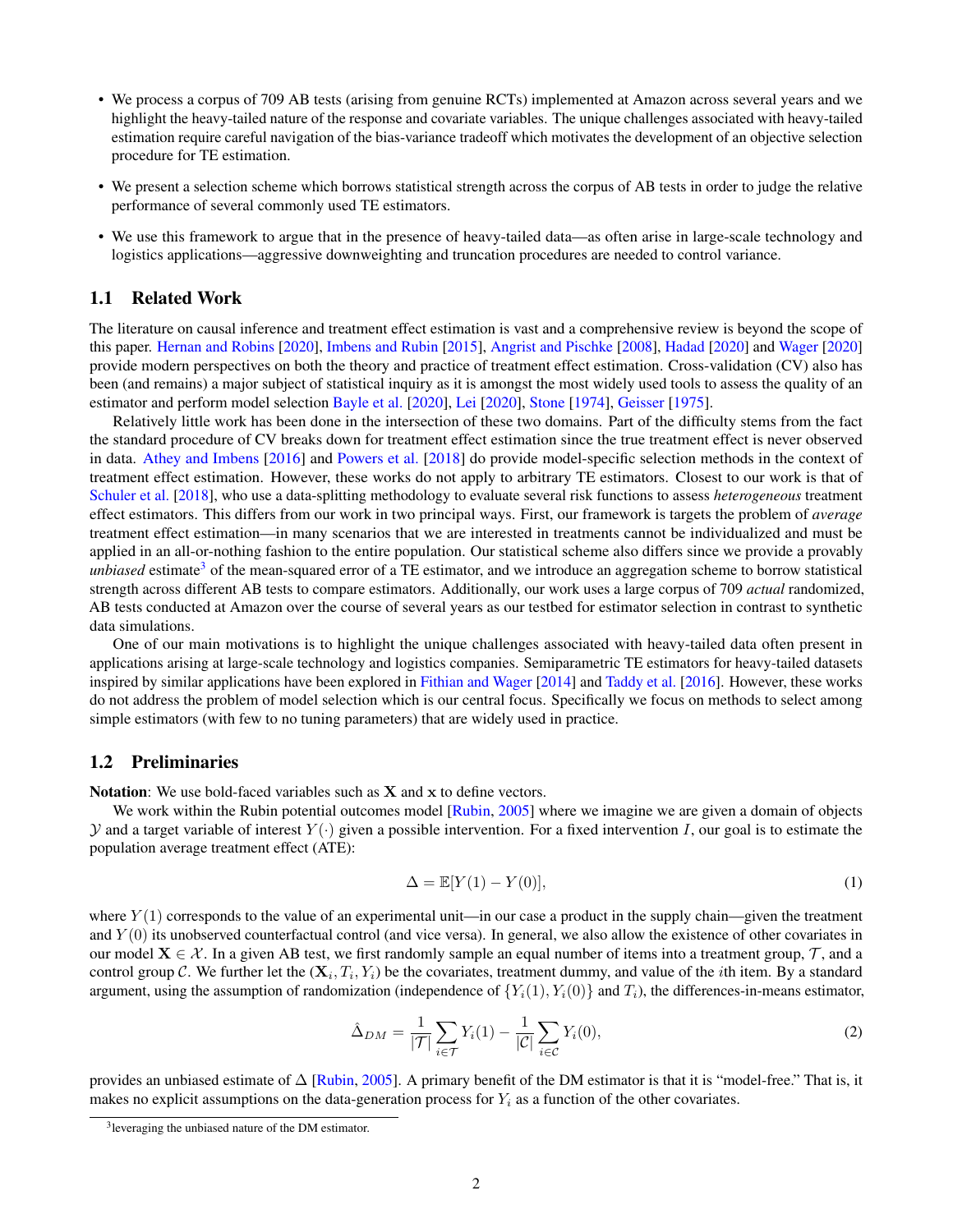### <span id="page-2-2"></span>1.3 Dataset Description

Our entire corpus of AB tests consists of 709 RCTs that were run at Amazon over the course of several years (dating back to 2017) on a population of products. The interventions in each AB test consist of various modifications and (potential) improvements to the way in which products are processed through the supply chain. The AB tests are constructed as RCTs with 50% of products in an RCT randomly placed in the treatment group and 50% in the control group. The AB tests vary in size from tens of thousands of products to those with several millions. Each AB test is run over the course of approximately 27 weeks with the intervention instituted at a trigger date at 10 weeks in the treatment group.

At each week in an AB test, the response variable generated from each product is computed, as well as forecasted auxiliary covariates for that product (which might serve as a surrogate for its popularity). Each AB test was preprocessed to contain the averaged pretreatment response (denoted X), a strictly nonnegative averaged pretreatment auxiliary covariate (denoted  $D$ ), averaged posttreatment response (denoted  $Y$ ), and binary treatment indicator (denoted  $T$ ) for each item. Auxiliary covariates (such as  $D$ ) often arise in naturally occurring applications where it is feasible to forecast a related quantity to  $Y$  (such as the number of expected products needed in a time period to satisfy user demand).

# 2 Heavy Tails and Hard Estimation

The difficulties associated with treatment effect estimation of an intervention in large-scale commerce RCT datasets are many fold. The most salient difficulty for our consideration is that the response distribution over the range of products has a *heavy tail*. Similar heavy-tailed distributions are known to exist in user revenue distributions as well as user engagement metrics at large-scale technology companies [\[Fithian and Wager,](#page-8-13) [2014,](#page-8-13) [Taddy et al.,](#page-8-14) [2016\]](#page-8-14). Estimation in this setting is difficult and requires balancing several considerations when considering the pros and cons of various estimation techniques. Our exploration of these issues serves a dual purpose: (1) to highlight the ubiquitous occurrence of such heavy tails in naturally occurring data, and (2) to motivate the need for a model selection procedure to navigate the bias-variance tradeoff.

<span id="page-2-0"></span>Let us investigate the data inside a single RCT to assist in further making this point. The RCT under consideration consists of 7208692 distinct products. This RCT (a representative choice) displays significant heavy-tail behavior, as shown in Fig. [1.](#page-2-0)



Figure 1: Hill plot of the right tail of the response variable distribution in a single RCT versus the Hill cutoff hyperparameter. The Hill values are an estimate of the power  $\eta$  in the asymptotic tail behavior of the response distribution variable,  $Y$ ,  $p(y) \sim y^{-\eta}$ .

We implement the Hill estimator to obtain an estimate of the power-law behavior  $\eta$  in the right tail distribution of  $\sim y^{-\eta}$ across all the RCTs under consideration. The Hill cutoff hyperparameter is chosen to discard points near the center of the distribution (i.e., near zero) and allows the formulation of a bias-variance tradeoff [\[Drees et al.,](#page-8-15) [2000\]](#page-8-15). We avoid a more sophisticated data-driven choice of this cutoff since the precise Hill value is not of particular interest in our setting.<sup>[4](#page-2-1)</sup>. Rather, it is apparent the power  $\eta$  can be conservatively judged to be between  $1 - 3$  in Fig. [1.](#page-2-0) Analyzing the response distribution across the entire corpus of 709 AB tests and choosing the Hill cutoff parameter at the 5th percentile shows that the average decay exponent is  $\approx 2.32$  with a standard deviation of 0.79, and median of 2.1476. Note  $\eta = 2$  results in a Cauchy-like tail for which

<span id="page-2-1"></span><sup>&</sup>lt;sup>4</sup> Indeed we have tens of thousands of points in all RCTs, so small-sample difficulties associated with "Hill horror plots" seem not to arise.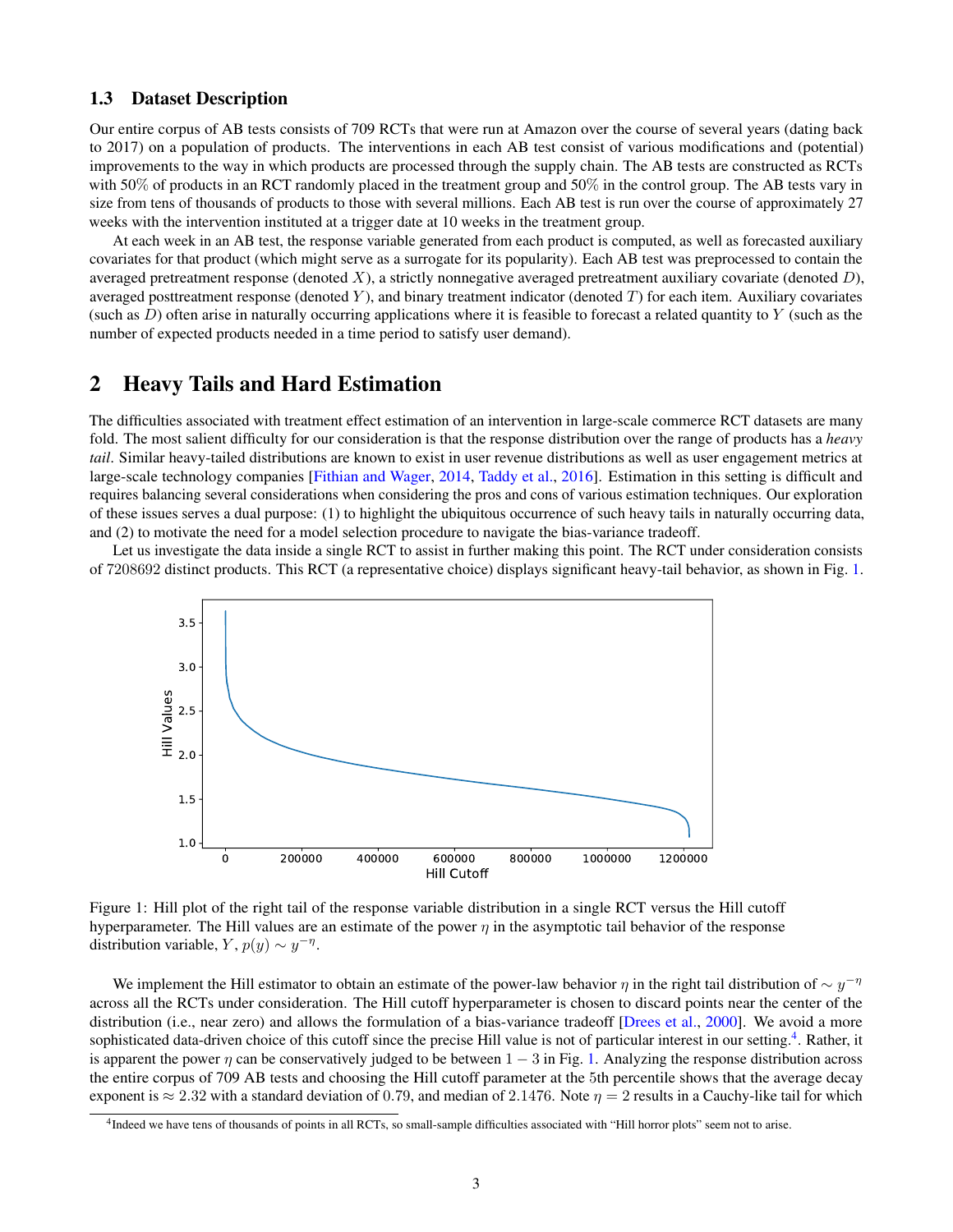random variables have an infinite mean and will fail to concentrate under normalized addition. The heavy tail of the response variable is rather remarkable since it suggests that the response random variable may not possess a variance. The lack of a variance invalidates the application of the central limit theorem to the normalized mean and also destroys the large-sample behavior of the bootstrapped mean distribution [\[Athreya,](#page-8-16) [1987\]](#page-8-16). The sample complexity of mean estimation also fundamentally behavior of the bootstrapped mean distribution [Attheya, 1987]. The sample complexity of mean estimation a<br>changes since finite-sample  $\sqrt{n}$ -confidence intervals are no longer attainable [\[Cherapanamjeri et al.,](#page-8-17) [2020\]](#page-8-17).

The difficulties seen in this case study reinforce the conclusion that handling the heavy tails inherent in our data likely requires more sophisticated (regularized) estimators than the DM estimator. Ultimately this boils down to balancing the tradeoff between bias and variance in estimation. Navigating this bias-variance tradeoff is one of the primary motivations for our aggregation methodology for TE estimator selection.

## <span id="page-3-4"></span>3 Validation Procedure for Treatment Effect Estimators

In this section we present the key idea behind the validation procedure we use to assess the quality of an arbitrary treatment effect estimator,  $\Delta_E(\cdot, \cdot)$ , in the AB test denoted I. Let  $\Delta$  denote the population ATE shown in [\(1\)](#page-1-1). Given the groups  $\mathcal T$  and  $\mathcal C$ we first randomly partition them into disjoint groups  $\mathcal{T}_1$ ,  $\mathcal{T}_2$  and  $\mathcal{C}_1$ ,  $\mathcal{C}_2$ . Now, consider the (potentially complicated) treatment effect estimator  $\Delta_E(\mathcal{T}_1, \mathcal{C}_1)$  trained on the first fold of data. We can obtain an estimate of its performance by how well it targets the difference-of-means estimator computed on the hold-out set  $\hat{\Delta}_{DM}(\mathcal{T}_2, \mathcal{C}_2)$ :

$$
\widehat{\text{MSE}}_{I,E}((\mathcal{T}_1,\mathcal{C}_1),(\mathcal{T}_2,\mathcal{C}_2)) = (\hat{\Delta}_E(\mathcal{T}_1,\mathcal{C}_1) - \hat{\Delta}_{DM}(\mathcal{T}_2,\mathcal{C}_2))^2. \tag{3}
$$

A simple argument shows that this quantity is a *noisy but unbiased* MSE of the estimator (and thus it permits the relative comparison of two different estimators).

<span id="page-3-0"></span>Claim 1. *Given two different treatment effect estimators* A *and* B *in the aforementioned setting, we have:*

$$
\mathbb{E}[(\hat{\Delta}_A(\mathcal{T}_1, C_1) - \hat{\Delta}_{DM}(\mathcal{T}_2, C_2))^2] \leq \mathbb{E}[(\hat{\Delta}_B(\mathcal{T}_1, C_1) - \hat{\Delta}_{DM}(\mathcal{T}_2, C_2))^2] \implies (4)
$$
  

$$
\mathbb{E}[(\hat{\Delta}_A(\mathcal{T}_1, C_1) - \Delta)^2] \leq \mathbb{E}[(\hat{\Delta}_B(\mathcal{T}_1, C_1) - \Delta)^2].
$$

*Proof.* We simplify the MSE of a treatment effect estimator E by centering the DM estimator around its mean and expanding the square:

$$
\mathbb{E}[(\hat{\Delta}_A(\mathcal{T}_1, C_1) - \hat{\Delta}_{DM}(\mathcal{T}_2, C_2))^2] = \mathbb{E}[(\hat{\Delta}_A(\mathcal{T}_1, C_1) - \Delta + \Delta - \hat{\Delta}_{DM}(\mathcal{T}_2, C_2))^2] =
$$
\n
$$
\mathbb{E}[(\hat{\Delta}_A(\mathcal{T}_1, C_1) - \Delta)^2] + \mathbb{E}[(\Delta - \hat{\Delta}_{DM}(\mathcal{T}_2, C_2))^2] + 2\mathbb{E}[(\hat{\Delta}_A(\mathcal{T}_1, C_1) - \Delta)]\mathbb{E}[(\Delta - \hat{\Delta}_{DM}(\mathcal{T}_2, C_2))] \implies 0
$$
\n
$$
\mathbb{E}[(\hat{\Delta}_A(\mathcal{T}_1, C_1) - \hat{\Delta}_{DM}(\mathcal{T}_2, C_2))^2] = \mathbb{E}[(\hat{\Delta}_A(\mathcal{T}_1, C_1) - \Delta)^2] + \mathbb{E}[(\Delta - \hat{\Delta}_{DM}(\mathcal{T}_2, C_2))^2], \tag{5}
$$

where the cancellation uses the independence of the first/second folds of data to factor the expectation over the two terms, and the unbiased estimation property of the DM estimator over the second fold [\[Rubin,](#page-8-1) [2005\]](#page-8-1)<sup>[5](#page-3-1)</sup>. We then obtain the following variances for two estimators A and B:

$$
\mathbb{E}[(\hat{\Delta}_A(\mathcal{T}_1,\mathcal{C}_1) - \hat{\Delta}_{DM}(\mathcal{T}_2,\mathcal{C}_2))^2] - \mathbb{E}[(\hat{\Delta}_B(\mathcal{T}_1,\mathcal{C}_1) - \hat{\Delta}_{DM}(\mathcal{T}_2,\mathcal{C}_2))^2] = \mathbb{E}[(\hat{\Delta}_A(\mathcal{T}_1,\mathcal{C}_1) - \Delta)^2] - \mathbb{E}[(\hat{\Delta}_B(\mathcal{T}_1,\mathcal{C}_1) - \Delta)^2],
$$
\n(6)

from which the claim follows.

This result motivates using held-out sample error as a metric to assess the relative merit of two estimators  $\Delta_A$  and  $\Delta_B$ . However, simply using this estimator on a single RCT provides a (potentially very) noisy estimate of the population error, not the population error itself. Indeed, if the estimator  $\hat{\Delta}_{DM}(\mathcal{T}_2, \mathcal{C}_2)$  is sufficiently good to estimate  $\Delta$  why even bother to use another estimator? Said another way, the error estimate in [\(3\)](#page-3-2) will always suffer at least the variance of the unbiased estimate [\(2\)](#page-1-2). In practice we can always use a cross-validated version of [\(3\)](#page-3-2) to reduce the subsampling variance due to the random train/test splits. However, such a procedure will not decrease the variance of the DM estimator arising from the underlying heavy-tailed data.

Our proposal for resolving this conundrum is to note that in many situations we have access to *multiple* RCTs from the same underlying population or process given different interventions. Thus, aggregating the set of error estimates

$$
\hat{\mathbf{A}} = \{\widehat{\text{MSE}}_{I_1, A}((\mathcal{T}_1, C_1), (\mathcal{T}_2, C_2)), \dots, \widehat{\text{MSE}}_{I_N, A}((\mathcal{T}_1, C_1), (\mathcal{T}_2, C_2))\}
$$
(7)

<span id="page-3-3"></span><span id="page-3-2"></span> $\Box$ 

<span id="page-3-1"></span> $5$ Throughout we also implicitly use the fact the subfolds are (uniformly) randomly sampled from the treatment and control groups—so the expectation over the subfold is equivalent to the expectations over the entire treatment/control groups.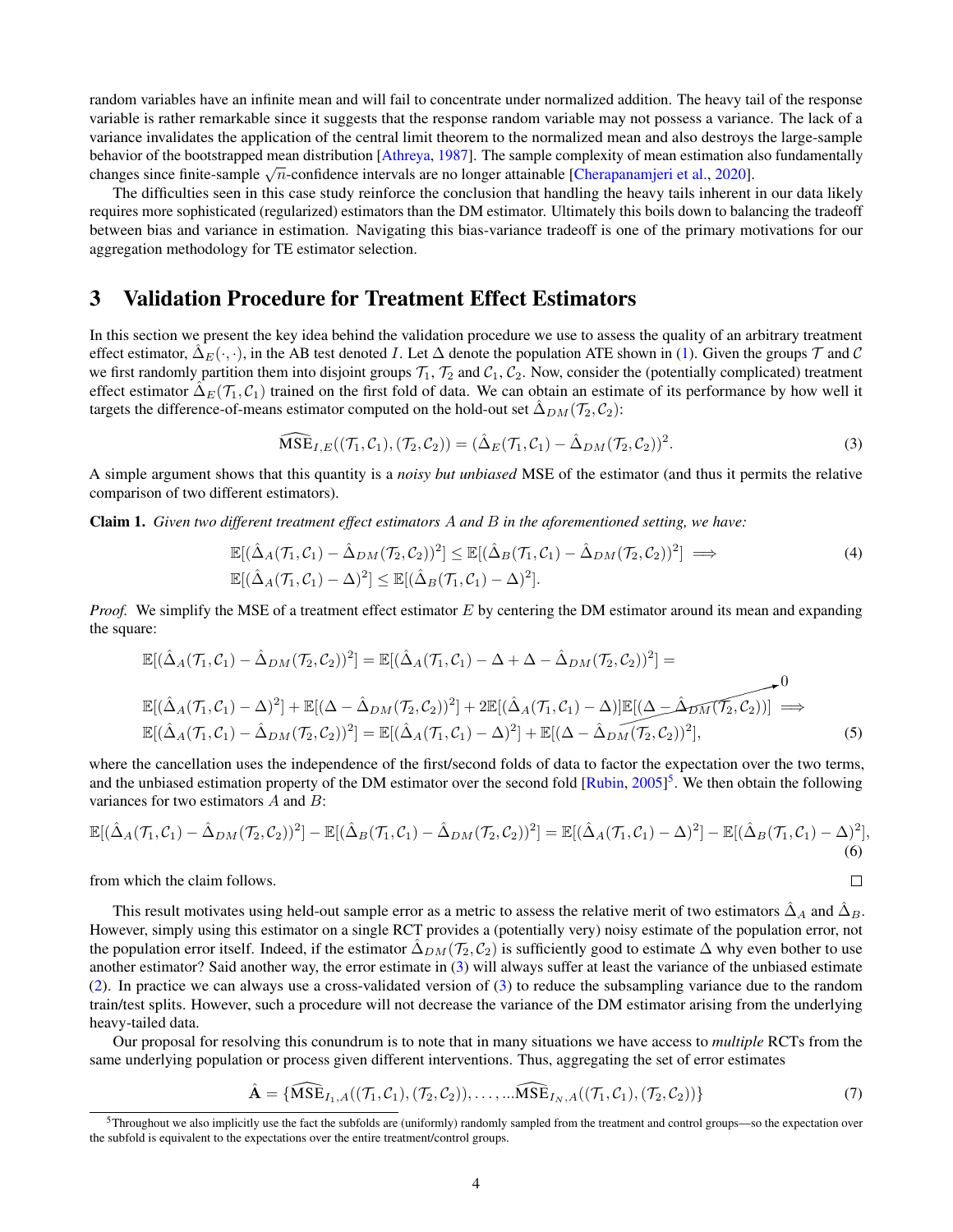and comparing to

$$
\hat{\mathbf{B}} = \{\widehat{\text{MSE}}_{I_1, B}((\mathcal{T}_1, C_1), (\mathcal{T}_2, C_2)), \dots, \dots, \widehat{\text{MSE}}_{I_N, B}((\mathcal{T}_1, C_1), (\mathcal{T}_2, C_2))\},\tag{8}
$$

for various interventions  $I_1, \ldots, I_N$ , can allow us to pool information across RCTs. We sidestep the methodological complexities of performing this aggregation and instead turn to an investigation of simple, practically-motivated schemes.

#### <span id="page-4-4"></span>3.1 An Aggregation Scheme

Aggregating the mean-squared errors requires handling a practical consideration. Since the AB tests and interventions across RCTs themselves may be different, the overall scales of the MSEs between different AB tests may be different. As an example, consider a corpus of two AB tests on which estimator A obtain errors  $\{1, 10\}$  and estimator B obtains errors  $\{2, 9\}$ . Simply averaging the errors or doing a rank-based test of performance would indicate both estimators are equivalent. However, intuitively we believe a relative improvement of estimator  $B$  from 10 to 9 on the second AB test does not outweigh the degradation from 1 to 2 on the first AB test.

This observation motivates the definition of a normalized score to compare the estimators  $A$  vs  $B$ , as a function of the vectors of their noisy errors.<sup>[6](#page-4-0)</sup> For each intervention  $i \in \{I_1, ..., I_N\}$  we define the normalized score:

<span id="page-4-1"></span>
$$
S_i(\hat{A}_i, \hat{B}_i) = \frac{\hat{B}_i - \hat{A}_i}{\hat{B}_i + \hat{A}_i},\tag{9}
$$

for  $\hat{A}_i \in \hat{\mathbf{A}}$  and  $\hat{B}_i \in \hat{\mathbf{B}}$ . Where  $\hat{\mathbf{A}}$  and  $\hat{\mathbf{B}}$  are defined according to [\(7\)](#page-3-3) and [\(8\)](#page-4-1) respectively.

This normalized score vector (which we denote by  $S(\overline{A}, \overline{B})$ ) implicitly binarizes each of its elements to bound them in the range [−1, 1]. Each element of this vector is a noisy score of estimator A's performance relative to B *on one AB test in the corpus*. [7](#page-4-2) If the estimator has many elements that are positive, it suggests that estimator B has larger errors than estimator A. In this case, we would expect estimator  $A$  to be better than estimator  $B$ .

To formalize this intuition, we use the following heuristic which implicitly treats each RCT equally independent of size. We use a two-sided one-sample t-test applied to this normalized score vector to test the null that the "population mean" of the S "distribution" is 0, i.e., that the performance of estimator A is indistinguishable from the performance of estimator B. Overall, this procedure interpolates between two extremes. A purely rank-based test of performance might only count the number of AB tests for which A is better then B irrespective of how much better one is in a particular AB test. Meanwhile, a procedure which only looks at the raw (unnormalized) RCT errors has the property that RCTs with large MSE values for both estimators would drown out signal from RCTs with small MSE values. We stress that the t-test heuristic provides a simple way of converting the information contained in  $\hat{S}(A, \hat{B})$  to a single number, but we recommend looking at the score histograms for a more complete picture.

### 4 Results

In this section we detail several simple and commonly used estimators for TE estimation and subsequently compare their relative performance.

#### 4.1 Estimators

For the following estimators, we note that each admits a "Winsorization" which can be used to trade off bias and variance. To do this, we can simply Winsorize the covariates and targets, X, D, Y , *in only the training fold*, to reduce variance. The test folds are always left untrimmed/Winsorized so Claim [1](#page-3-0) remains valid. Explicitly we define Winsorization at level 0.001 to Winsorize the X, Y distributions at  $P0.1$ ,  $P99.9$  and the (positive) auxiliary D distribution at P99.9.

#### 4.1.1 Difference-of-Means (dm)

The simple difference-of-means estimator,

<span id="page-4-3"></span>
$$
\hat{\Delta}_{DM} = \frac{1}{|\mathcal{T}|} \sum_{i \in \mathcal{T}} Y_i(1) - \frac{1}{|\mathcal{C}|} \sum_{i \in \mathcal{C}} Y_i(0),\tag{10}
$$

<span id="page-4-0"></span><sup>&</sup>lt;sup>6</sup>As noted earlier, in practice each error estimate is averaged over several resampled train/test splits, but we suppress this extra notation for clarity.

<span id="page-4-2"></span><sup>7</sup> Our notion of a normalized score vector is element-wise transitive. That is,  $\frac{b-a}{a+b} > 0$  and  $\frac{c-b}{b+c} > 0$  imply  $\frac{c-a}{a+c} > 0$ .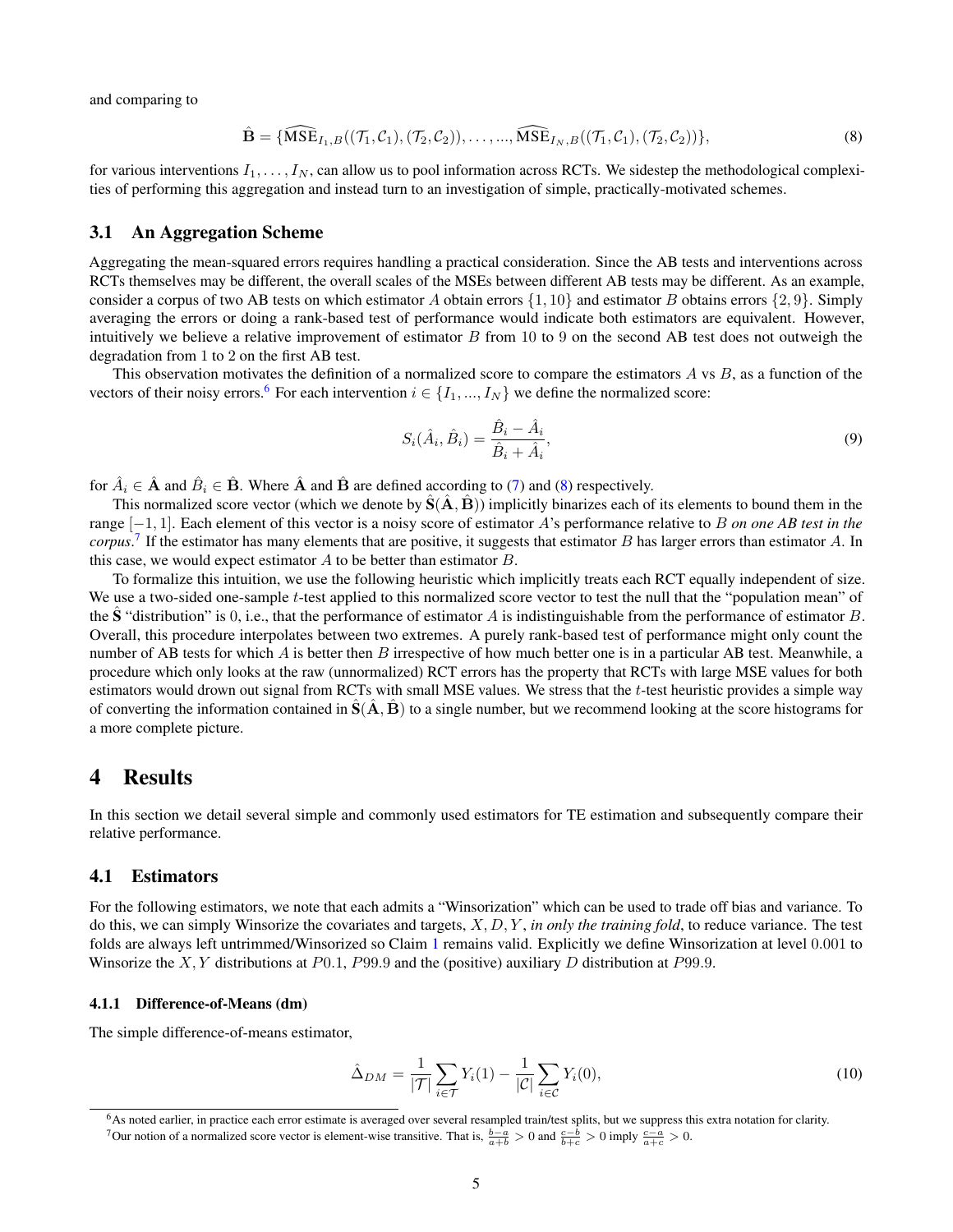can be interpreted in a regression framework by writing  $Y = Y(0) + T \cdot (Y(1) - Y(0))$ . This implies we can estimate the ATE for the binary treatment using linear regression of the observed outcomes  $Y_i$  on the vector  $(1, T_i)$ —which is equivalent to computing [\(10\)](#page-4-3). Under the assumption of randomization, taking expectations conditional on the treatment assignment yields:

<span id="page-5-0"></span>
$$
\mathbb{E}[Y|T] = \alpha + T\Delta \text{ where } \alpha = \mathbb{E}[Y(0)].\tag{11}
$$

In this setting the noise model is heteroscedastic (and depends on  $T$ ).

#### 4.1.2 Difference-of-Median-of-Means (mom)

Our definition of this estimator cannot be interpreted in the regression framework strictly speaking, but it is sufficiently similar that we describe it here. The formulation of [\(10\)](#page-4-3) and relationship to [\(11\)](#page-5-0) motivates the robust estimation of  $\alpha$  and Δ. Equivalently, we replace the terms in  $\frac{1}{|T|}$   $\sum_{i \in T} Y_i(1)$ ,  $\frac{1}{|C|}$   $\sum_{i \in C} Y_i(0)$  with the median-of-means estimators for some prespecified block size  $B$  to define,

$$
\hat{\Delta}_{DMoM} = \text{MoM}(\{Y_i(1)\}_{i=1}^{|\mathcal{T}|}, B) - \text{MoM}(\{Y_i(0)\}_{i=1}^{|\mathcal{C}|}, B). \tag{12}
$$

Similarly,  $\hat{\alpha} = \text{MoM}(\{Y_i(0)\}_{i=1}^{|\mathcal{C}|}, B)$  to complete the regression analogy. We use mom1000 in our experiments to denote the median-of-means estimator chosen with 1000 total blocks.

#### 4.1.3 Generalized LR (and Generalized Difference-in-Differences) (gen dd)

We are given access to a pretreatment item-specific covariate  $X_i$  corresponding to the response value  $Y_i$ . If these covariates are strongly correlated with the response value  $Y_i$ , incorporating them into the regression can significantly reduce the variance. So, assuming the model,

$$
Y = \alpha + T \cdot \Delta + X \cdot \beta + \epsilon,\tag{13}
$$

we can estimate the ATE for a binary treatment by regressing  $Y_i$  onto  $(1, T_i, X_i)$ , where  $\epsilon_i$  represents a general conditionally mean-zero noise term (which may depend on  $X_i$ ).

Remark 1. When the covariate X is the pretreatment response variable we refer to the estimator as the *generalized differencesof-differences estimator*, since the population moment equation can be written as  $\mathbb{E}[Y|X,T] = \alpha + T\Delta + X\beta$ . The connection to the standard difference-of-differences estimator can be seen by forcing  $\beta = 1$  in the setting where X is the pretreatment value of Y . Accordingly, an alternate interpretation of the difference-of-differences estimator is that it can be implemented by first regressing  $Y_i - X_i$  onto  $(1, T_i)$ , which is equivalent to constructing,

$$
\hat{\Delta}_{DD} = \left(\frac{1}{|\mathcal{T}|} \sum_{i \in \mathcal{T}} Y_i(1) - \frac{1}{|\mathcal{T}|} \sum_{i \in \mathcal{T}} X_i(1)\right) - \left(\frac{1}{|\mathcal{C}|} \sum_{i \in \mathcal{C}} Y_i(0) - \frac{1}{|\mathcal{C}|} \sum_{i \in \mathcal{C}} X_i(0)\right). \tag{14}
$$

### 4.1.4 Weighted Generalized LR (and Generalized Difference-in-Differences) (gen\_dd\_w1)

Since all of the above estimators can be written as various forms of linear regression it is also possible to interpret them from the perspective of M-estimation as minimizing a sum of residuals defined as  $e_i = Y_i - \alpha - \Delta T_i - X_i\beta$ . That is, we can consider estimation objectives of the form:

$$
\min_{\alpha,\Delta,\beta} \sum_{i=1}^{n} \psi(e_i \cdot w_i),\tag{15}
$$

for some sequence of weights  $w_i$ . The choice we explore is that of simple weighted least-squares. That is, we take  $\psi$  to be the squared loss and define the weights as  $w = (1 + D)^{-\gamma}$  (for  $\gamma > 0$ ) for some nonnegative covariate D. In practice the covariate  $D$  is taken as an auxiliary covariate, which serves as positive surrogate capturing the shape of the distribution of  $Y$ . In this case the weighting has the effect of downweighting large values of  $Y$ :

$$
\frac{1}{n}\sum_{i=1}^{n}\frac{1}{(1+D_i)^{\gamma}}(Y_i-\alpha-\Delta T_i-\beta_i X_i)^2.
$$
\n(16)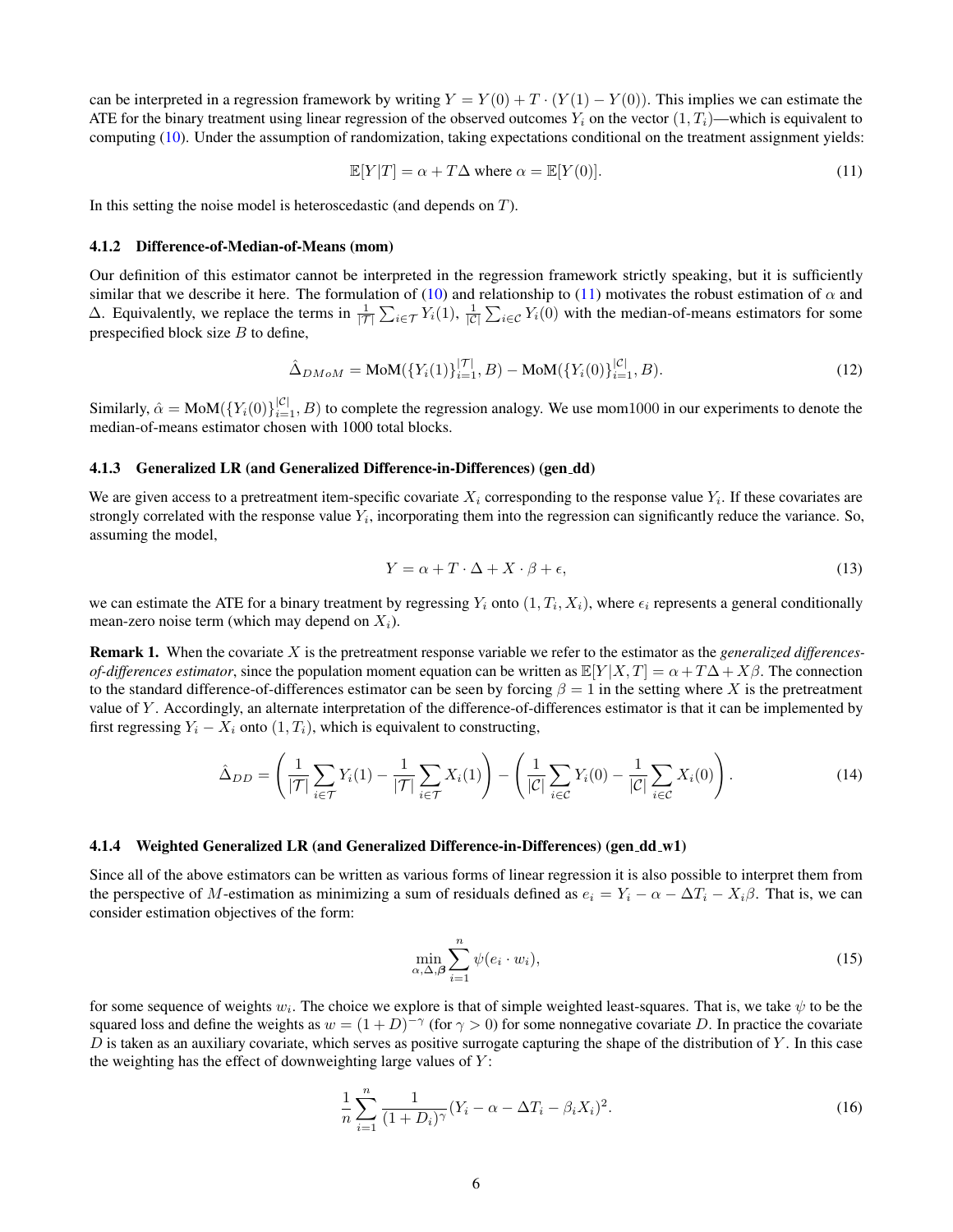### 4.2 Estimator Comparisons

In this section we present results obtained from a corpus of 709 RCTs performed at Amazon over several years as described in Section [1.3.](#page-2-2) We compare estimators by their out-of-sample MSE computed via the cross-validation procedure described in Section [3.](#page-3-4)

We begin by studying several of the normalized score histograms to facilitate the comparisons of our estimators. In judging two estimators A, B via their score distribution  $\hat{S}(\hat{A}, \hat{B})$ , we note that a left-skewed score distribution indicates B is a better estimator (in terms of its MSE) than A.



Figure 2: Histogram of the score distribution for dm vs Winsorized (at 0.001) dm estimator.



Figure 5: Histogram of the score distribution for gen dd vs Winsorized (at 0.001) dm estimator.



Figure 3: Histogram of the score distribution for dm vs gen dd estimator.



Figure 6: Histogram of the score distribution for gen\_dd vs gen\_dd\_w1 estimator.

S(gen\_dd\_w1,gen\_dd\_w1\_wins.001)



Figure 4: Histogram of the score distribution for dm vs gen\_dd\_w1 estimator.



Figure 7: Histogram of the score distribution for gen\_dd\_w1 vs Winsorized (at 0.001) dm estimator.



Figure 8: Histogram of the score distribution for gen\_dd\_w1 vs gen\_dd\_w2 estimator.



Figure 9: Histogram of the score distribution for  $gen_d d_w1$  vs gen dd w1 wins.001 estimator.



Figure 10: Histogram of the score distribution for gen\_dd\_w3 vs gen\_dd\_w1 estimator.

In Table [1,](#page-7-0) we use the t-test heuristic from Section [3.1](#page-4-4) to summarize each score histogram. For the sake of brevity, we do not display all the methods tested in the table. We found that all the estimators weighted by different powers  $(1, 2, 3)$  of the inverse D distribution perform comparably. Overall, we see several phenomena that accord with our expectations. First, adjusting for the pretreatment covariate reduces variance (i.e., gen\_dd is better then dm). Second, downweighting large values of Y provides significant value: inverse weighting by D and Winsorization performs generically the best under our metric (gen dd w1 and all Winsorized estimators perform well). We also see that the dm estimator is dominated by every other method in Table [1;](#page-7-0) such as the median of median-of-means estimator (mom1000), whose robustness underlies its improved performance. We can also check that the results from Table [1](#page-7-0) are stable with respect to using different resampled replicates to compute the cross-validated errors which feed into the error vectors in  $\hat{A}/\hat{B}$  $\hat{A}/\hat{B}$  $\hat{A}/\hat{B}$  as Tables [2](#page-9-0) and [3](#page-9-1) in Appendix A show.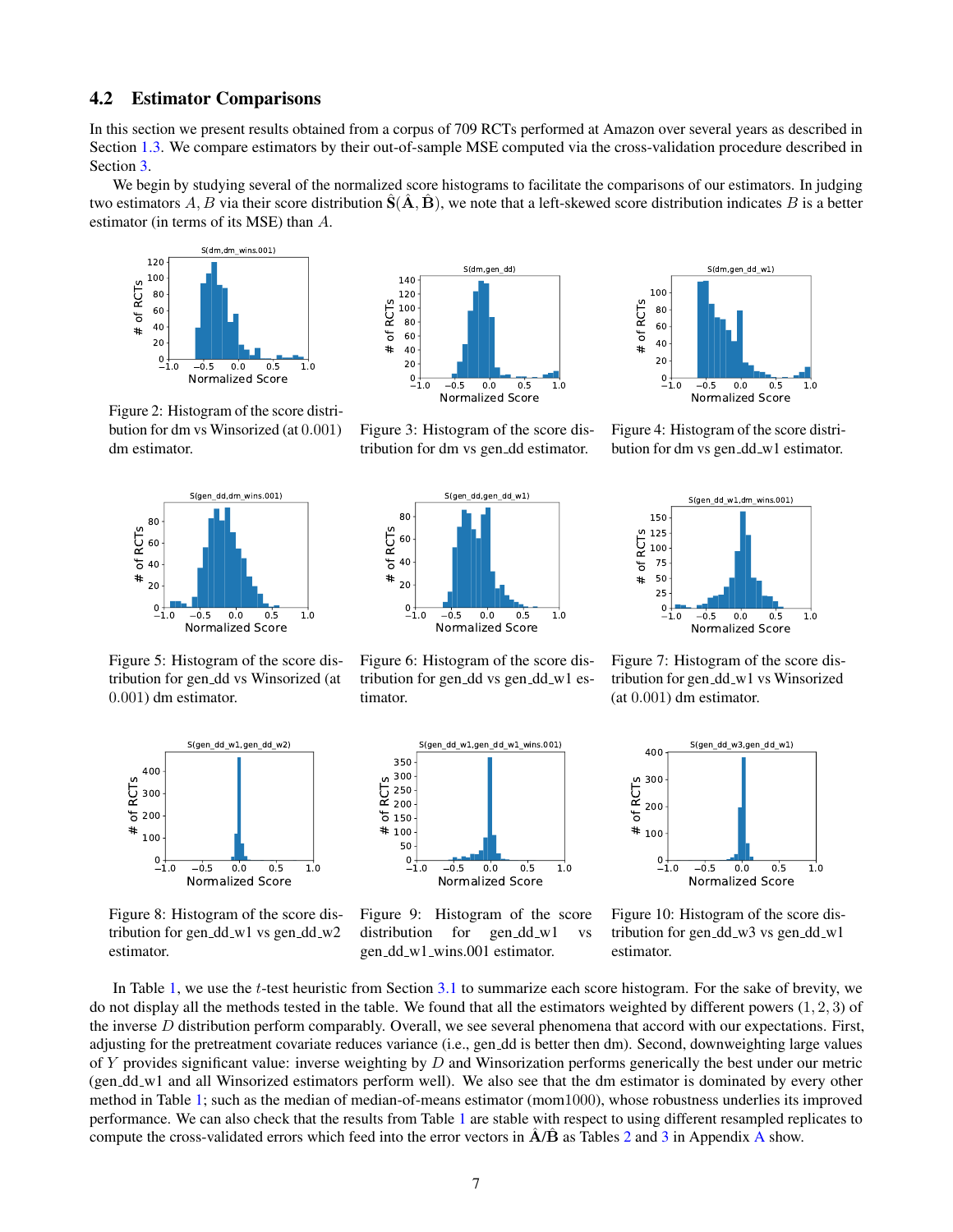We summarize this table by converting it into a table of pairwise comparisons of wins/losses/ties using a  $p$ -value to determine the significance of the win or loss. The question of extracting an ordered ranking from the table of wins/losses is a classic problem. The natural procedure of simply summing up the number of row-wise wins is commonly referred to as Copeland/Borda counting method (see [\[Saari and Merlin,](#page-8-19) [1996\]](#page-8-19) and references within). It has recently shown that such a simple method is robust to the misspecification of the ranking model and optimal under minimal assumptions [\[Shah and](#page-8-20) [Wainwright,](#page-8-20) [2018\]](#page-8-20).<sup>[8](#page-7-1)</sup>

<span id="page-7-0"></span>

| Method               | dm                   | mom1000             | gen_dd               | gen_dd_w1            | $dm_wins.001$         | gen_dd_wins.001       | gen_dd_w1_wins.001   |
|----------------------|----------------------|---------------------|----------------------|----------------------|-----------------------|-----------------------|----------------------|
| dm                   |                      | $(-3.58, 0.000363)$ | $(-12.68, 2.38e-33)$ | $(-22.36, 3.6e-84)$  | $(-28.19, 7.99e-118)$ | $(-25.33, 2.96e-101)$ | $(-24.96, 4.11e-99)$ |
| mom1000              | (3.58, 0.000363)     | $\mathbf{x}$        | $(-2.12, 0.0342)$    | $(-11.89, 7.32e-30)$ | $(-13.51, 3.78e-37)$  | $(-14.61, 1.94e-42)$  | $(-15.72, 5.33e-48)$ |
| gen_dd               | $(12.68, 2.38e-33)$  | (2.12, 0.0342)      |                      | $(-21.1, 4.73e-77)$  | $(-19.01, 2e-65)$     | $(-25.15, 3.11e-100)$ | $(-23.49, 1.14e-90)$ |
| $gen_d d_w1$         | $(22.36, 3.6e-84)$   | $(11.89, 7.32e-30)$ | $(21.1, 4.73e-77)$   |                      | $(-0.26, 0.794)$      | $(-5.12, 3.87e-07)$   | $(-9.56, 1.87e-20)$  |
| $dm_wins.001$        | $(28.19, 7.99e-118)$ | $(13.51, 3.78e-37)$ | $(19.01, 2e-65)$     | (0.26, 0.794)        |                       | $(-4.17, 3.41e-05)$   | $(-5.39, 9.62e-08)$  |
| gen_dd_wins.001      | $(25.33, 2.96e-101)$ | $(14.61, 1.94e-42)$ | $(25.15, 3.11e-100)$ | $(5.12, 3.87e-07)$   | $(4.17, 3.41e-05)$    |                       | $(-4.12, 4.2e-05)$   |
| $gen_dd_w1_wins.001$ | $(24.96, 4.11e-99)$  | $(15.72, 5.33e-48)$ | $(23.49, 1.14e-90)$  | $(9.56, 1.87e-20)$   | $(5.39, 9.62e-08)$    | $(4.12, 4.2e-05)$     |                      |

Table 1: Comparison of Estimators via one-sample t-test applied to their normalized score vector. Easiest to read row-wise. The index  $(A, B)$  of the table computes the pair of the (t-statistic, p-value) associated with the score  $S(\overline{A}, \overline{B})$ . A large positive t-statistic at index  $(A, B)$  indicates estimator A is better then estimator B and vice-versa.

Applying such a method by inspection returns the following rankings:

### gen\_dd\_w1\_wins.001 > gen\_dd\_wins.001 > dm\_wins.001  $\approx$  gen\_dd\_w1 > gen\_dd > mom1000 > dm

Overall, these results suggest that aggressively Winsorizing and/or downweighting heavy tails can profitably trade variance for some additional bias. We also stress that although our ranking procedure via  $t$ -statistics is transitive, the score and  $t$ -statistic values between  $A$  and  $B$  are computed via relative normalization between just these two estimator errors. Hence the actual values across several estimators are not always directly comparable due to the different normalizations used. Thus, we should always look at the performance of two estimators directly, take their score histogram into consideration, as well as exercise common-sense checks to draw further conclusions.

# 5 Conclusion

In this work, we develop a simple methodology for treatment effect model/estimator selection which pools the performance of estimators across RCTs. The methodology allows us to compare estimators on a held-out data fold in an unbiased way. The results align with a priori intuitions of estimator performance. Our primary insight is that we should be trading off variance for more bias to reduce the MSE of treatment effect estimation in problems with heavy tails. In particular, reweighting the pretreatment least-squares estimator and Winsorization both have the potential to improve the accuracy of treatment effect estimation. Further investigation into better estimators (as judged by their held-out MSE) and their coverage is warranted. Given this framework several directions for further research present themselves:

- Other Estimators: Implementing other more sophisticated treatment effect estimators and comparing their performance in our setting. Good estimator candidates include nonparametric methods with few tuning parameters (such as random forests) and more complicated estimators inspired by semiparametric extreme value theory.
- Heterogeneity: We have focused on the estimation of the ATE and concluded that downweighting/trimming large values is important. Implicitly, this suggests the fluctuations from large values may be inestimable. Gaining a better understanding of the heterogeneity of treatment effect estimation in our setting and developing assessment methodologies tailored to this setting is worthwhile.
- Coverage: Obtaining good confidence intervals is important for TE estimation. Developing reasonable procedures for constructing confidence intervals for weighted or biased estimators (and objectively assessing their coverage) is also a high-priority direction for further exploration.

# 6 Acknowledgements

The authors thank Robert Stine, Edo Airoldi, and Kenny Shirley for their valuable comments and feedback.

<span id="page-7-1"></span><sup>&</sup>lt;sup>8</sup>Such consistency results are not entirely necessary since our notion of a normalized score vector is element-wise transitive. That is,  $\frac{b-a}{a+b} > 0$  and  $\frac{c-b}{b+c} > 0$  imply  $\frac{c-a}{a+c} > 0$ .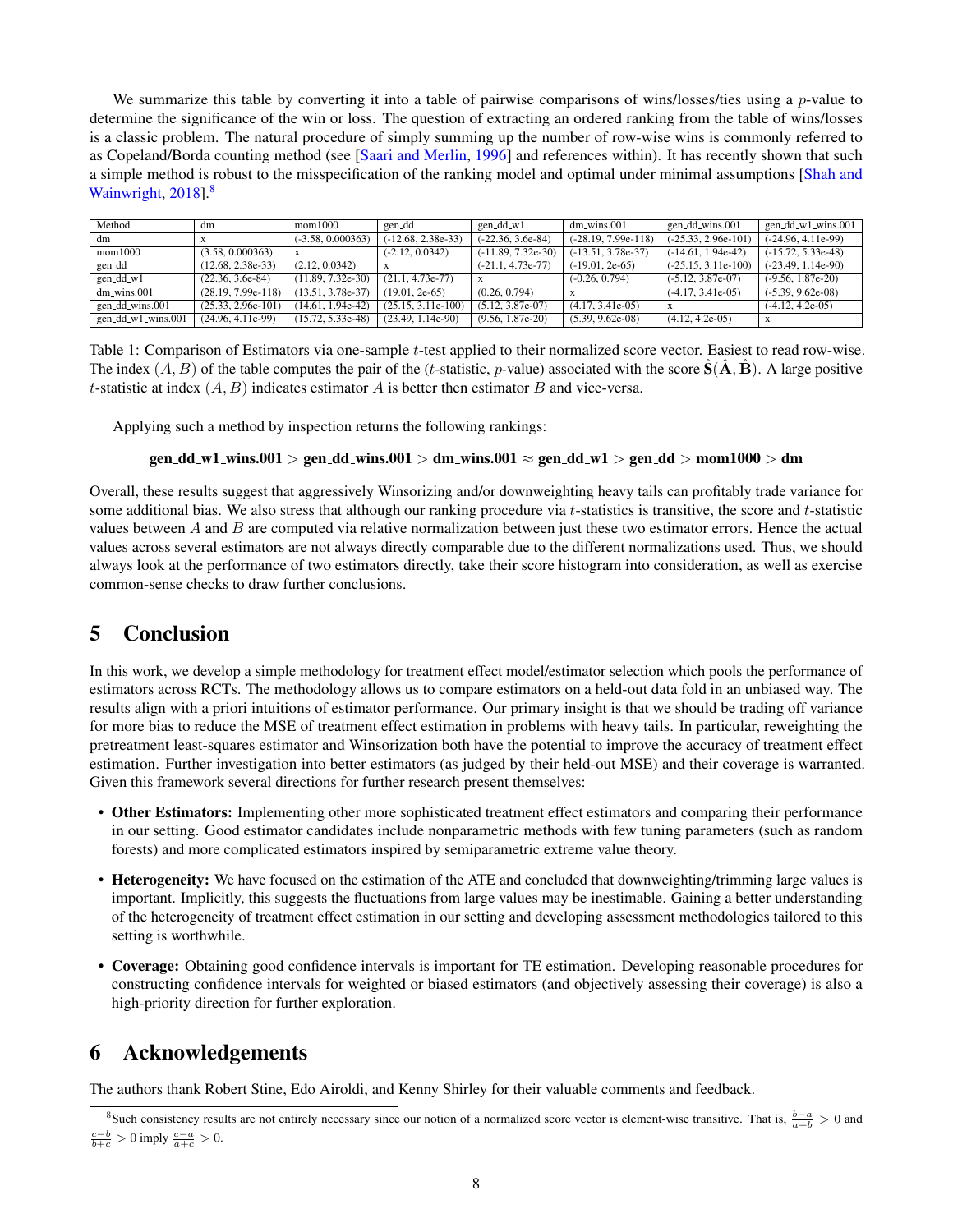# References

<span id="page-8-2"></span>Joshua D Angrist and Jörn-Steffen Pischke. Mostly Harmless Econometrics. Princeton University Press, 2008.

- <span id="page-8-10"></span>Susan Athey and Guido Imbens. Recursive partitioning for heterogeneous causal effects. *Proceedings of the National Academy of Sciences*, 113(27):7353–7360, 2016.
- <span id="page-8-16"></span>Krishna Athreya. Bootstrap of the mean in the infinite variance case. *The Annals of Statistics*, pages 724–731, 1987.
- <span id="page-8-6"></span>Pierre Bayle, Alexandre Bayle, Lucas Janson, and Lester Mackey. Cross-validation confidence intervals for test error. *arXiv preprint arXiv:2007.12671*, 2020.
- <span id="page-8-17"></span>Yeshwanth Cherapanamjeri, Nilesh Tripuraneni, Peter L. Bartlett, and Michael I. Jordan. Optimal mean estimation without a variance. *arXiv preprint arXiv:2011.12433*, 2020.
- <span id="page-8-15"></span>Holger Drees, Sidney Resnick, and Laurens de Haan. How to make a Hill plot. *The Annals of Statistics*, 28(1):254–274, 2000.
- <span id="page-8-13"></span>William Fithian and Stefan Wager. Semiparametric exponential families for heavy-tailed data. *arXiv preprint arXiv:1307.7830*, 2014.
- <span id="page-8-9"></span>Seymour Geisser. The predictive sample reuse method with applications. *Journal of the American Statistical Association*, 70 (350):320–328, 1975.
- <span id="page-8-4"></span>Vitor Hadad. Ml-based causal inference tutorial. <https://bookdown.org/stanfordgsbsilab/tutorial/>, 2020.
- <span id="page-8-0"></span>Miguel Hernan and James Robins. *Causal Inference: What If*. Boca Raton: Chapman and Hall/CRC, 2020.
- <span id="page-8-3"></span>Guido W Imbens and Donald B Rubin. *Causal Inference in Statistics, Social, and Biomedical Sciences*. Cambridge University Press, 2015.
- <span id="page-8-7"></span>Jing Lei. Cross-validation with confidence. *Journal of the American Statistical Association*, 115(532):1978–1997, 2020.
- <span id="page-8-11"></span>Scott Powers, Junyang Qian, Kenneth Jung, Alejandro Schuler, Nigam H Shah, Trevor Hastie, and Robert Tibshirani. Some methods for heterogeneous treatment effect estimation in high dimensions. *Statistics in Medicine*, 37(11):1767–1787, 2018.
- <span id="page-8-1"></span>Donald B Rubin. Causal inference using potential outcomes: Design, modeling, decisions. *Journal of the American Statistical Association*, 100(469):322–331, 2005.
- <span id="page-8-19"></span>Donald G Saari and Vincent R Merlin. The Copeland method. *Economic Theory*, 8(1):51–76, 1996.
- <span id="page-8-12"></span>Alejandro Schuler, Michael Baiocchi, Robert Tibshirani, and Nigam Shah. A comparison of methods for model selection when estimating individual treatment effects. *arXiv preprint arXiv:1804.05146*, 2018.
- <span id="page-8-20"></span>Nihar B. Shah and Martin J. Wainwright. Simple, robust and optimal ranking from pairwise comparisons. *Journal of Machine Learning Research*, 18(199):1–38, 2018. URL <http://jmlr.org/papers/v18/16-206.html>.
- <span id="page-8-8"></span>Mervyn Stone. Cross-validatory choice and assessment of statistical predictions. *Journal of the Royal Statistical Society: Series B (Methodological)*, 36(2):111–133, 1974.
- <span id="page-8-14"></span>Matt Taddy, Hedibert Freitas Lopes, and Matt Gardner. Scalable semiparametric inference for the means of heavy-tailed distributions. *arXiv preprint arXiv:1602.08066*, 2016.

<span id="page-8-5"></span>Stefan Wager. Stats 361: Causal inference. 2020.

# <span id="page-8-18"></span>A Additional Results

In this section we present additional results from our aggregation methodology to explore their stability under using different bootstrapped train/test splits to compute the normalized score vectors  $A$  and  $B$ . Tables [2](#page-9-0) and [3](#page-9-1) show consistent results.